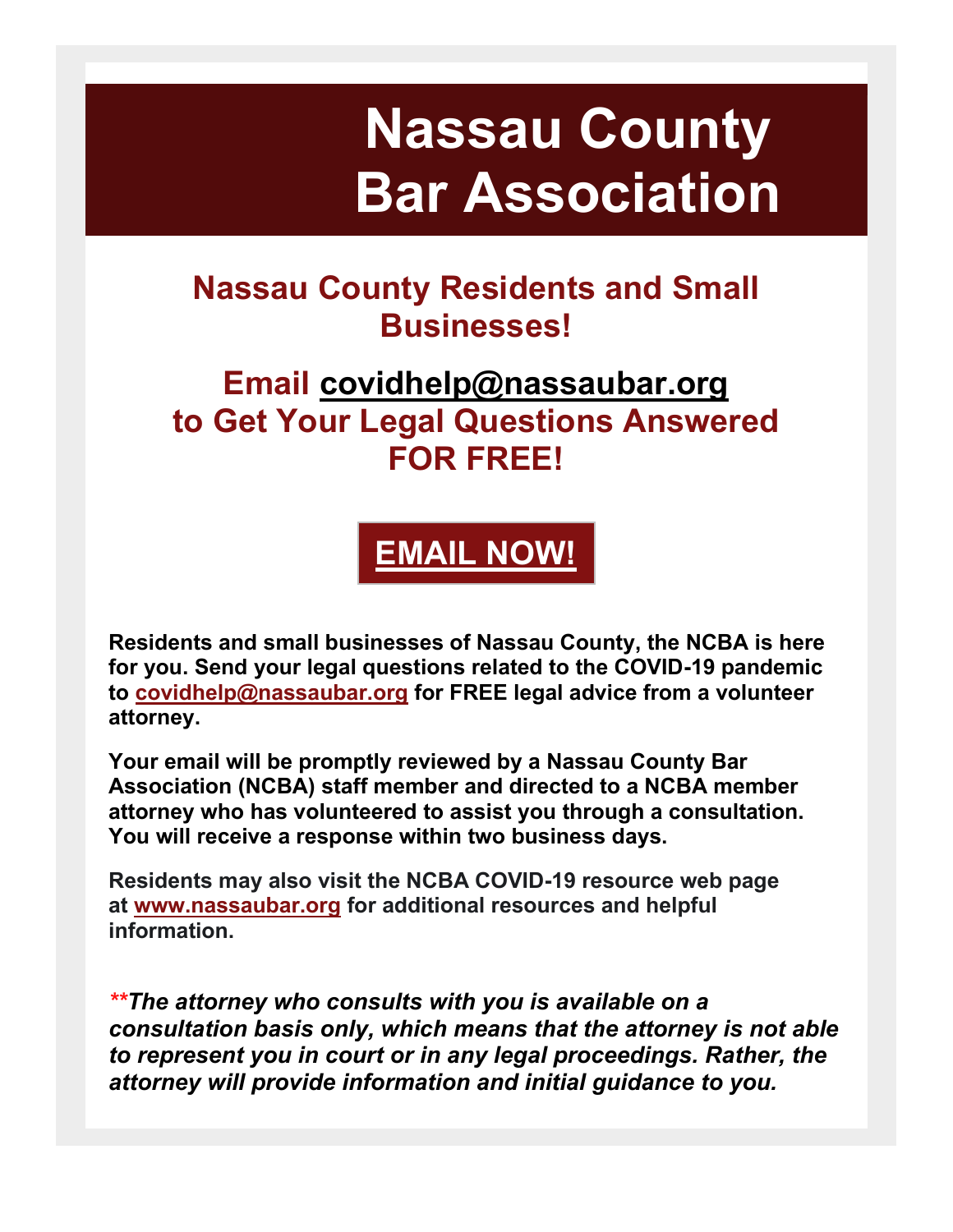# **Mortgage Foreclosure Assistance**

**Although the NCBA Mortgage Foreclosure Clinics are postponed, if anyone has a mortgage foreclosure issue please contact us with your questions by emailing [ccardona@nassaubar.org](mailto:ccardona@nassaubar.org) or calling 516-747-4070 ext. 1231 and someone within 48 hours will contact you with an answer or to set up a virtual appointment, if needed.**

#### **About the Nassau County Bar Association**

Founded in 1899, the **[Nassau County Bar Association](http://r20.rs6.net/tn.jsp?f=0011znZwJIEqpSGQYZIGtqoRckjz31juPtwsguscL11LG1DIy7MjtlHMueUZe06LRET3QZQSxJ_1eT4RtMYjjEOptXmFA5VaSbMmE4MRIEtyRMTu9gaWLq4OJeVQuMGuxPmAPnFFd-p3YGQPJ5PT0rK8g==&c=ckV1gk2ZRrjtR3Q8Ip5FivDZbmJKqhVVsCgj49gcWcPxewhbb90QxQ==&ch=98HDCQ_pX_EY3mIKH5aCphSd2waQ0fzCZScUi94zKgLleEUBMy_lKg==)** is the leader in providing legal information and community service on Long Island. NCBA consists of private and public attorneys, judges, legal educators and law students who demonstrate their commitment to the community by offering a variety of services for the public, including lawyer referral services, mortgage foreclosure and Sandy recovery legal clinics; judicial screening and public education programs. The Nassau Academy of Law provides hundreds of seminars providing important continuing education for the legal community. We CARE, part of the Nassau

Bar Foundation, NCBA's charitable arm, assists children, the elderly and others in need, through countless projects and donations. For more information, call (516) 747-4070 (language translation available), email **[info@nassaubar.org](mailto:info@nassaubar.org)**, or visit **[nassaubar.org](http://r20.rs6.net/tn.jsp?f=0011znZwJIEqpSGQYZIGtqoRckjz31juPtwsguscL11LG1DIy7MjtlHMueUZe06LRET3QZQSxJ_1eT4RtMYjjEOptXmFA5VaSbMmE4MRIEtyRMTu9gaWLq4OJeVQuMGuxPmAPnFFd-p3YGQPJ5PT0rK8g==&c=ckV1gk2ZRrjtR3Q8Ip5FivDZbmJKqhVVsCgj49gcWcPxewhbb90QxQ==&ch=98HDCQ_pX_EY3mIKH5aCphSd2waQ0fzCZScUi94zKgLleEUBMy_lKg==)**.

**Connect with us on social media!**